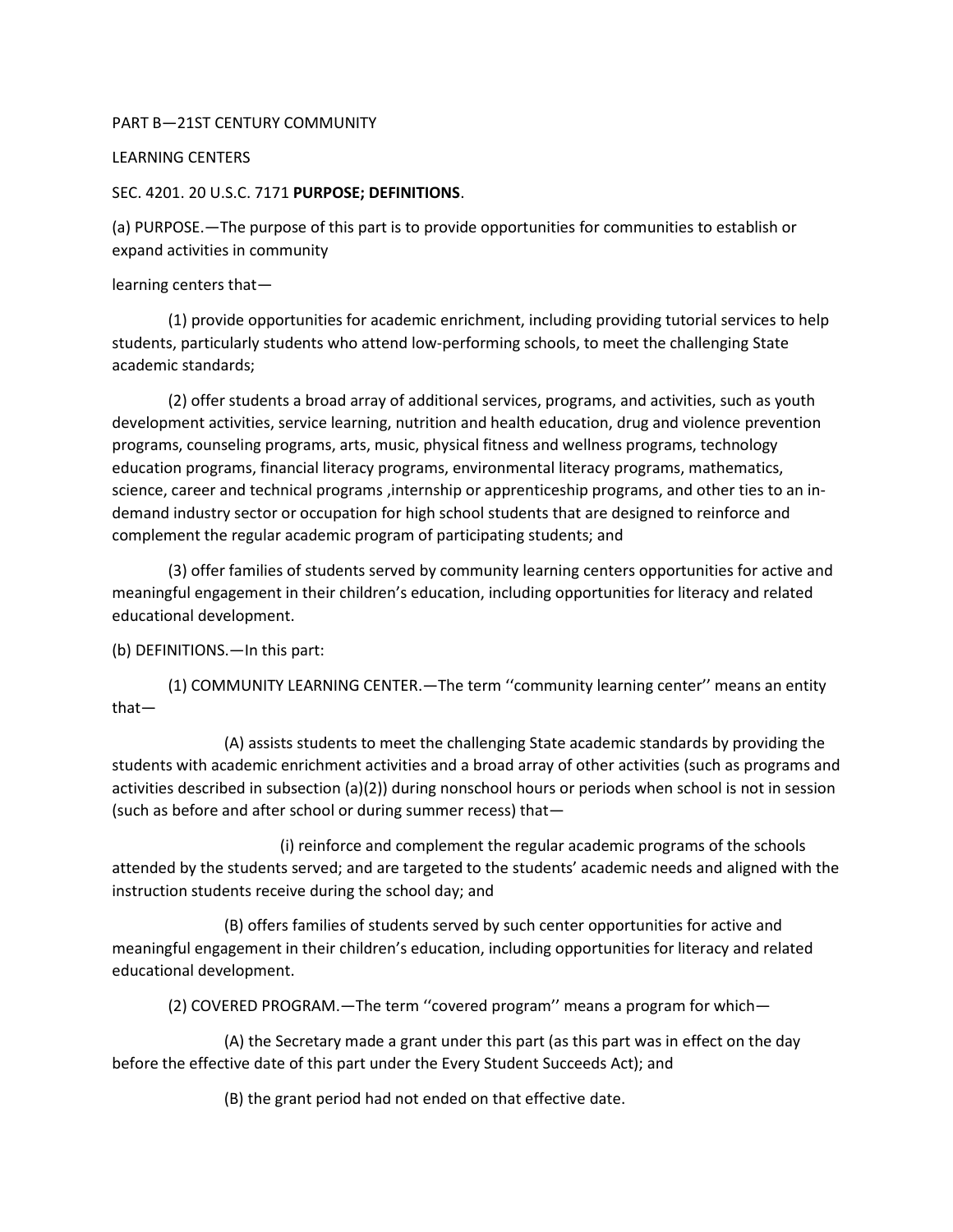(3) ELIGIBLE ENTITY.—The term ''eligible entity'' means a local educational agency, communitybased organization, Indian tribe or tribal organization (as such terms are defined in section 4 of the Indian Self-Determination and Education Act (25 U.S.C. 450b)), another public or private entity, or a consortium of 2 or more such agencies, organizations, or entities.

(4) EXTERNAL ORGANIZATION.—The term ''external organization''

means—

(A) a nonprofit organization with a record of success in running or working with before and after school (or summer recess) programs and activities; or

(B) in the case of a community where there is no such organization, a nonprofit organization in the community that enters into a written agreement or partnership with an organization described in subparagraph (A) to receive mentoring and guidance in running or working with before and after school (or summer recess) programs and activities.

(5) RIGOROUS PEER-REVIEW PROCESS.—The term ''rigorous peer-review process'' means a process by which—

(A) employees of a State educational agency who are familiar with the programs and activities assisted under this part review all applications that the State receives for awards under this part for completeness and applicant eligibility;

(B) the State educational agency selects peer reviewers for such applications, who shall—

(i) be selected for their expertise in providing effective academic, enrichment, youth development, and related services to children; and

(ii) not include any applicant, or representative of an applicant, that has submitted an application under this part for the current application period; and

(C) the peer reviewers described in subparagraph (B) review and rate the applications to determine the extent to which the applications meet the requirements under sections 4204(b) and 4205.

(6) STATE.—The term ''State'' means each of the 50 States, the District of Columbia, and the Commonwealth of Puerto Rico.

## SEC. 4202. 20 U.S.C. 7172 **ALLOTMENTS TO STATES**.

(a) RESERVATION.—From the funds appropriated under section 4206 for any fiscal year, the Secretary shall reserve—

(1) such amounts as may be necessary to make continuation awards to subgrant recipients under covered programs (under the terms of those grants);

(2) not more than 1 percent for national activities, which the Secretary may carry out directly or through grants and contracts, such as providing technical assistance to eligible entities carrying out programs under this part or conducting a national evaluation; and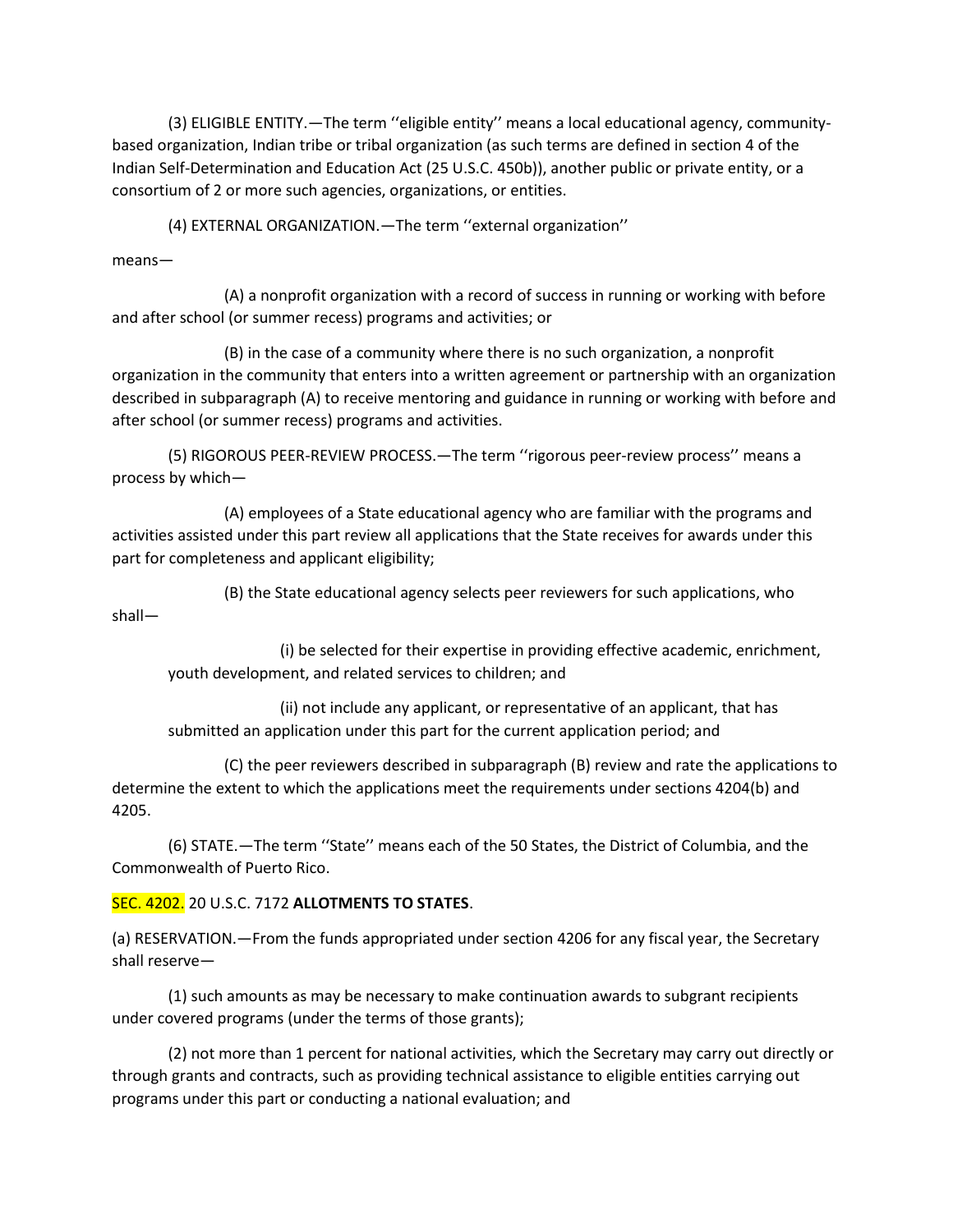(3) not more than 1 percent for payments to the outlying areas and the Bureau of Indian Education, to be allotted in accordance with their respective needs for assistance under this part, as determined by the Secretary, to enable the outlying areas and the Bureau to carry out the purpose of this part.

## (b) STATE ALLOTMENTS.—

(1) DETERMINATION.—From the funds appropriated under section 4206 for any fiscal year and remaining after the Secretary makes reservations under subsection (a), the Secretary shall allot to each State for the fiscal year an amount that bears the same relationship to the remainder as the amount the State received under subpart 2 of part A of title I for the preceding fiscal year bears to the amount all States received under that subpart for the preceding fiscal year, except that no State shall receive less than an amount equal to one-half of 1 percent of the total amount made available to all States under this subsection.

(2) REALLOTMENT OF UNUSED FUNDS.—If a State does not receive an allotment under this part for a fiscal year, the Secretary shall reallot the amount of the State's allotment to the remaining States in accordance with this part.

## (c) STATE USE OF FUNDS.—

(1) IN GENERAL.—Each State that receives an allotment under this part shall reserve not less than 93 percent of the amount allotted to such State under subsection (b), for each fiscal year for awards to eligible entities under section 4204.

(2) STATE ADMINISTRATION.—A State educational agency may use not more than 2 percent of the amount made available

to the State under subsection (b) for—

(A) the administrative costs of carrying out its responsibilities under this part;

(B) establishing and implementing a rigorous peer-review process for subgrant applications described in section 4204(b) (including consultation with the Governor and other State agencies responsible for administering youth development programs and adult learning activities); and

(C) awarding of funds to eligible entities (in consultation with the Governor and other State agencies responsible for administering youth development programs and adult learning activities).

(3) STATE ACTIVITIES.—A State educational agency may use not more than 5 percent of the amount made available to the State under subsection (b) for the following activities:

(A) Monitoring and evaluating programs and activities assisted under this part.

(B) Providing capacity building, training, and technical assistance under this part.

(C) Conducting a comprehensive evaluation (directly, or through a grant or contract) of the effectiveness of programs and activities assisted under this part.

(D) Providing training and technical assistance to eligible entities that are applicants for or recipients of awards under this part.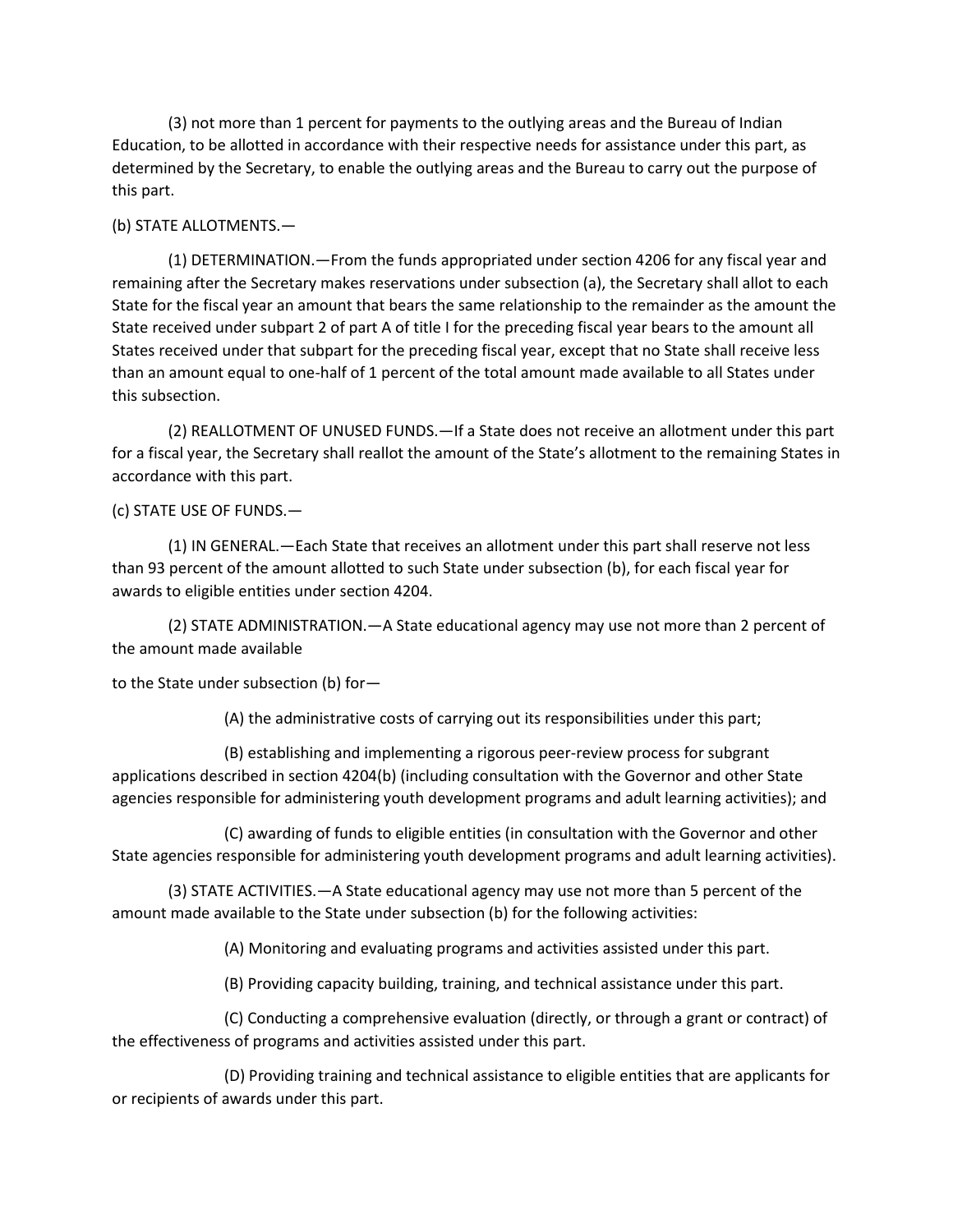(E) Ensuring that any eligible entity that receives an award under this part from the State aligns the activities provided by the program with the challenging State academic standards.

(F) Ensuring that any such eligible entity identifies and partners with external organizations, if available, in the community.

(H) Coordinating funds received under this part with other Federal and State funds to implement high-quality programs.

(I) Providing a list of prescreened external organizations, as described under section 4203(a)(11).

(G) Working with teachers, principals, parents, the local workforce, the local community, and other stakeholders to review and improve State policies and practices to support the implementation of effective programs under this part.

# SEC. 4203. 20 U.S.C. 7173 **STATE APPLICATION**.

(a) IN GENERAL.—In order to receive an allotment under section4202 for any fiscal year, a State shall submit to the Secretary, at such time as the Secretary may require, an application that—

(1) designates the State educational agency as the agency responsible for the administration and supervision of programs assisted under this part;

(2) describes how the State educational agency will use funds received under this part, including funds reserved for State-level activities;

(3) contains an assurance that the State educational agency—

(A) will make awards under this part to eligible entities that serve—

(i) students who primarily attend—

(I) schools implementing comprehensive support and improvement activities or targeted support and improvement activities under section 1111(d); and (II) other schools determined by the local educational agency to be in need of intervention and support; and

(ii) the families of such students; and

(B) will further give priority to eligible entities that propose in the application to serve students described in subclauses (I) and (II) of section 4204(i)(1)(A)(i);

(4) describes the procedures and criteria the State educational agency will use for reviewing applications and awarding funds to eligible entities on a competitive basis, which shall include procedures and criteria that take into consideration the likelihood that a proposed community learning center will help participating students meet the challenging State academic standards and any local academic standards;

(5) describes how the State educational agency will ensure that awards made under this part are—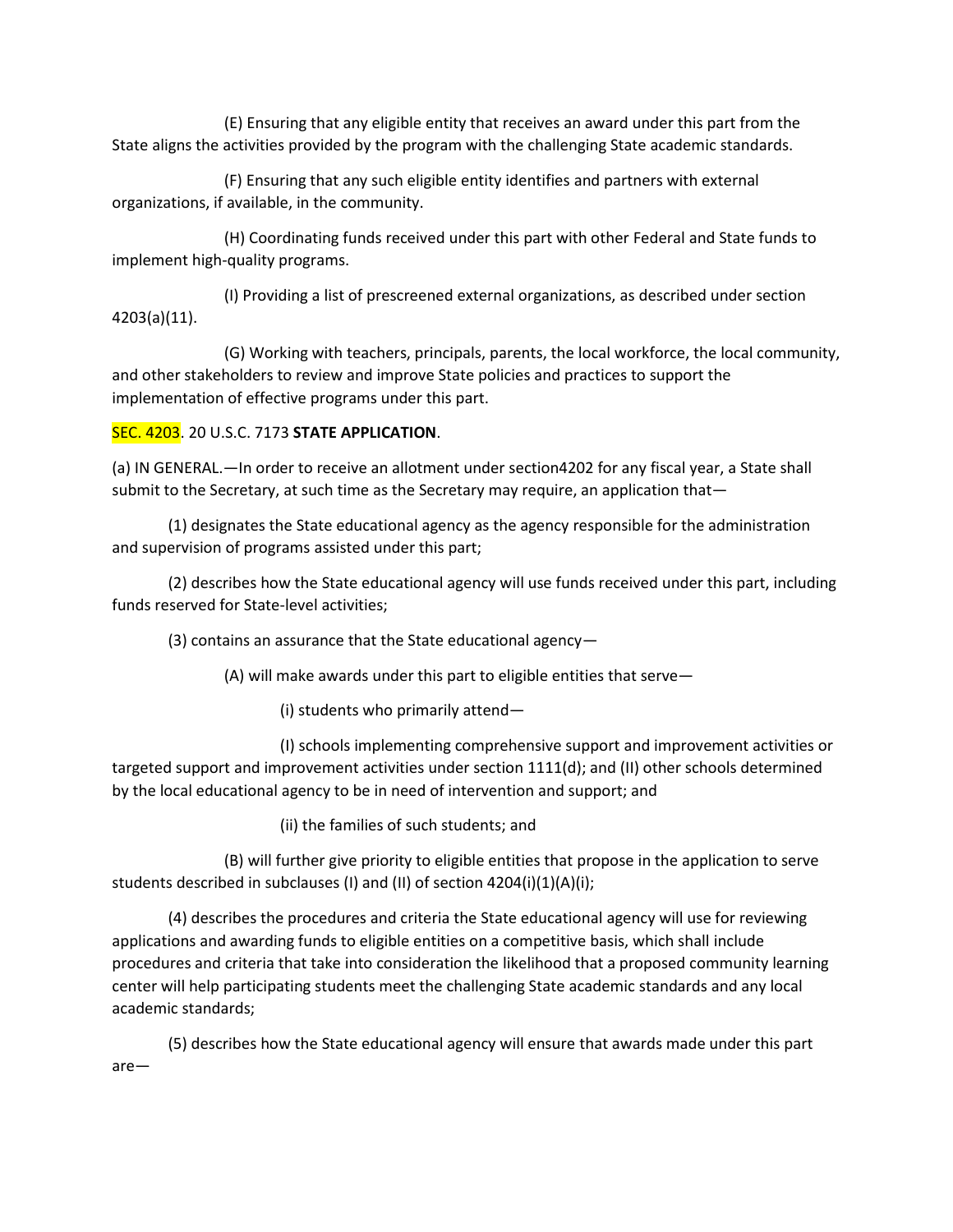(A) of sufficient size and scope to support high-quality, effective programs that are consistent with the purpose of this part; and

(B) in amounts that are consistent with section 4204(h);

(6) describes the steps the State educational agency will take to ensure that programs implement effective strategies, including providing ongoing technical assistance and training, evaluation, dissemination of promising practices, and coordination of professional development for staff in specific content areas and youth development;

(7) describes how programs under this part will be coordinated with programs under this Act, and other programs as appropriate;

(8) contains an assurance that the State educational agency—

(A) will make awards for programs for a period of not less than 3 years and not more than 5 years; and

(B) will require each eligible entity seeking such an award to submit a plan describing how the activities to be funded through the award will continue after funding under this part ends;

(9) contains an assurance that funds appropriated to carry out this part will be used to supplement, and not supplant, other Federal, State, and local public funds expended to provide programs and activities authorized under this part and other similar programs;

(10) contains an assurance that the State educational agency will require eligible entities to describe in their applications under section 4204(b) how the transportation needs of participating students will be addressed;

(11) describes how the State will—

(A) prescreen external organizations that could provide assistance in carrying out the activities under this part; and

(B) develop and make available to eligible entities a list of external organizations that successfully completed the prescreening process;

(12) provides—

(A) an assurance that the application was developed in consultation and coordination with appropriate State officials, including the chief State school officer, and other State agencies administering before and after school (or summer recess) programs and activities, the heads of the State health and mental health agencies or their designees, statewide after-school networks (where applicable and representatives of teachers, local educational agencies, and community-based organizations; and

(B) a description of any other representatives of teachers, parents, students, or the business community that the State has selected to assist in the development of the application, if applicable;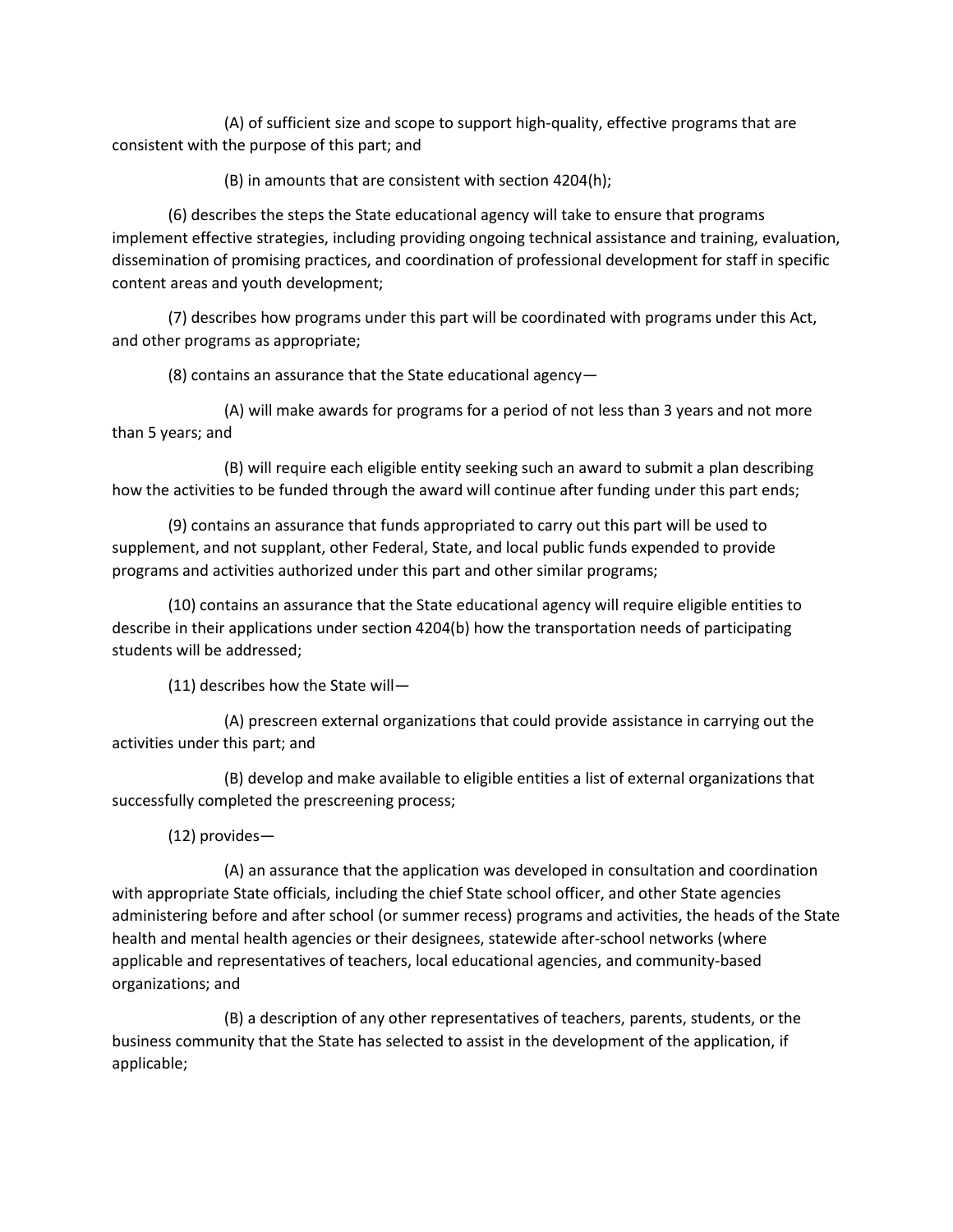(13) describes the results of the State's needs and resources assessment for before and after school (or summer recess) programs and activities, which shall be based on the results of on-going State evaluation activities;

(14) describes how the State educational agency will evaluate the effectiveness of programs and activities carried out under this part, which shall include, at a minimum—

(A) a description of the performance indicators and performance measures that will be used to evaluate programs and activities with emphasis on alignment with the regular academic program of the school and the academic needs of participating students, including performance indicators and measures that—

(i) are able to track student success and improvement over time;

(ii) include State assessment results and other indicators of student success and improvement, such as

improved attendance during the school day, better classroom grades, regular (or consistent) program attendance, and on-time advancement to the next grade level; and

(iii) for high school students, may include indicators such as career competencies, successful completion

of internships or apprenticeships, or work-based learning opportunities;

(B) a description of how data collected for the purposes of subparagraph (A) will be collected; and

(C) public dissemination of the evaluations of programs and activities carried out under this part; and

(15) provides for timely public notice of intent to file an application and an assurance that the application will be available for public review after submission.

(b) DEEMED APPROVAL.—An application submitted by a State educational agency pursuant to subsection (a) shall be deemed to be approved by the Secretary unless the Secretary makes a written determination, prior to the expiration of the 120-day period beginning on the date on which the Secretary received the application, that the application is not in compliance with this part.

(c) DISAPPROVAL.—The Secretary shall not finally disapprove the application, except after giving the State educational agency notice and an opportunity for a hearing.

(d) NOTIFICATION.—If the Secretary finds that the application is not in compliance, in whole or in part, with this part, the Secretary shall—

(1) give the State educational agency notice and an opportunity for a hearing; and

(2) notify the State educational agency of the finding of noncompliance and, in such notification—

(A) cite the specific provisions in the application that are not in compliance; and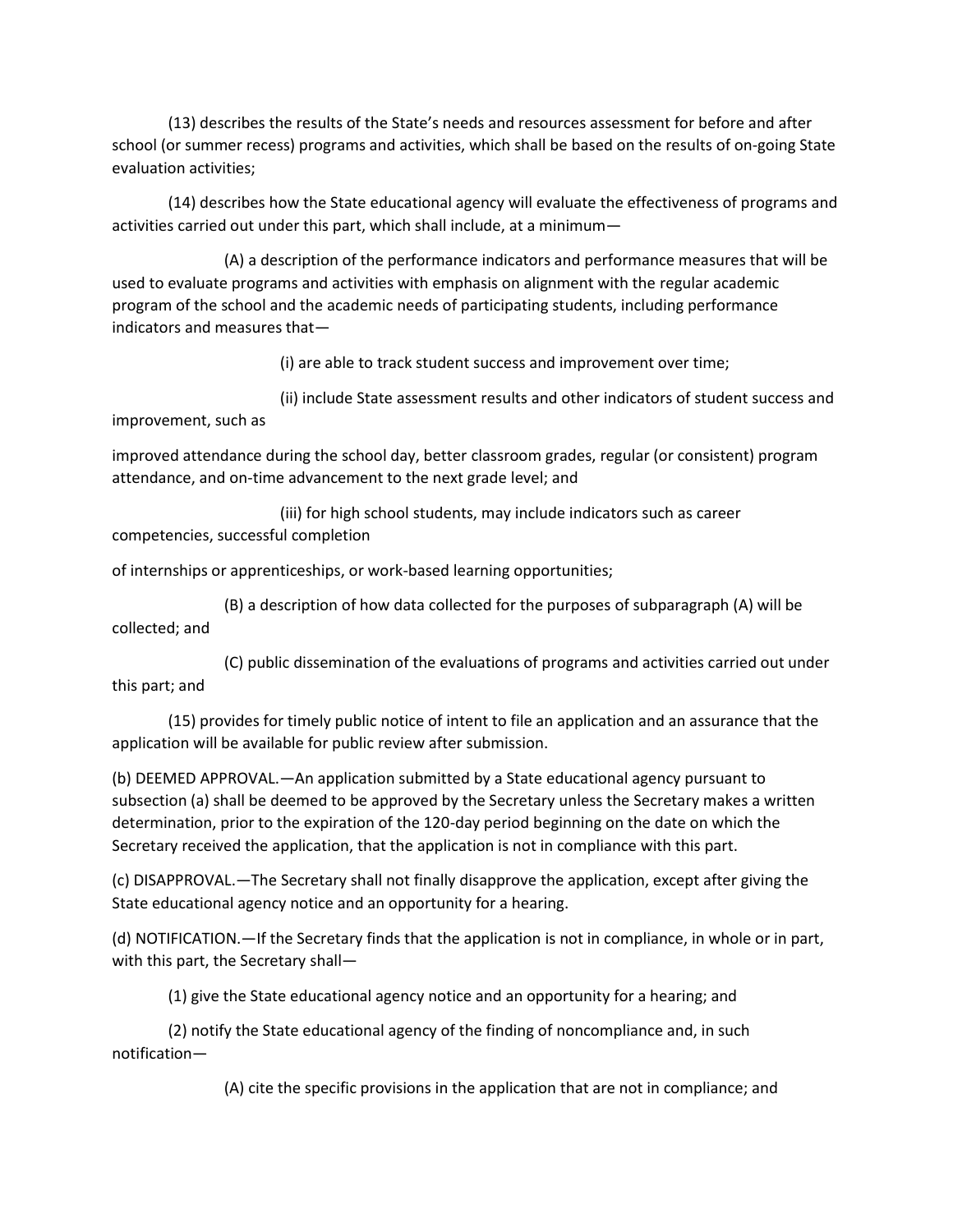(B) request additional information, only as to the noncompliant provisions, needed to make the application compliant.

(e) RESPONSE.—If the State educational agency responds to the Secretary's notification described in subsection (d)(2) during the 45- day period beginning on the date on which the agency received the notification, and resubmits the application with the requested information described in subsection  $(d)(2)(B)$ , the Secretary shall approve or disapprove such application prior to the later of -

(1) the expiration of the 45-day period beginning on the date on which the application is resubmitted; or

(2) the expiration of the 120-day period described in subsection (b).

(f) FAILURE TO RESPOND.—If the State educational agency does not respond to the Secretary's notification described in subsection (d)(2) during the 45-day period beginning on the date on which the

agency received the notification, such application shall be deemed to be disapproved.

(g) LIMITATION.—The Secretary may not give a priority or a preference for States or eligible entities that seek to use funds made available under this part to extend the regular school day.

## SEC. 4204. 20 U.S.C. 7174 **LOCAL COMPETITIVE SUBGRANT PROGRAM**.

(a) IN GENERAL.—

(1) COMMUNITY LEARNING CENTERS.—A State that receives funds under this part for a fiscal year shall provide the amount made available under section 4202(c)(1) to award subgrants to eligible entities for community learning centers in accordance with this part.

(2) EXPANDED LEARNING PROGRAM ACTIVITIES.—A State that receives funds under this part for a fiscal year may use funds under section  $4202(c)(1)$  to support those enrichment and engaging academic activities described in section 4205(a)

that—

(A) are included as part of an expanded learning program that provides students at least 300 additional program hours before, during, or after the traditional school day;

(B) supplement but do not supplant regular school day requirements; and

(C) are carried out by entities that meet the requirements of subsection (i).

## (b) APPLICATION.—

(1) IN GENERAL.—To be eligible to receive a subgrant under this part, an eligible entity shall submit an application to the State educational agency at such time, in such manner ,and including such information as the State educational agency may reasonably require.

(2) CONTENTS.—Each application submitted under paragraph

(1) shall include—

(A) a description of the activities to be funded, including—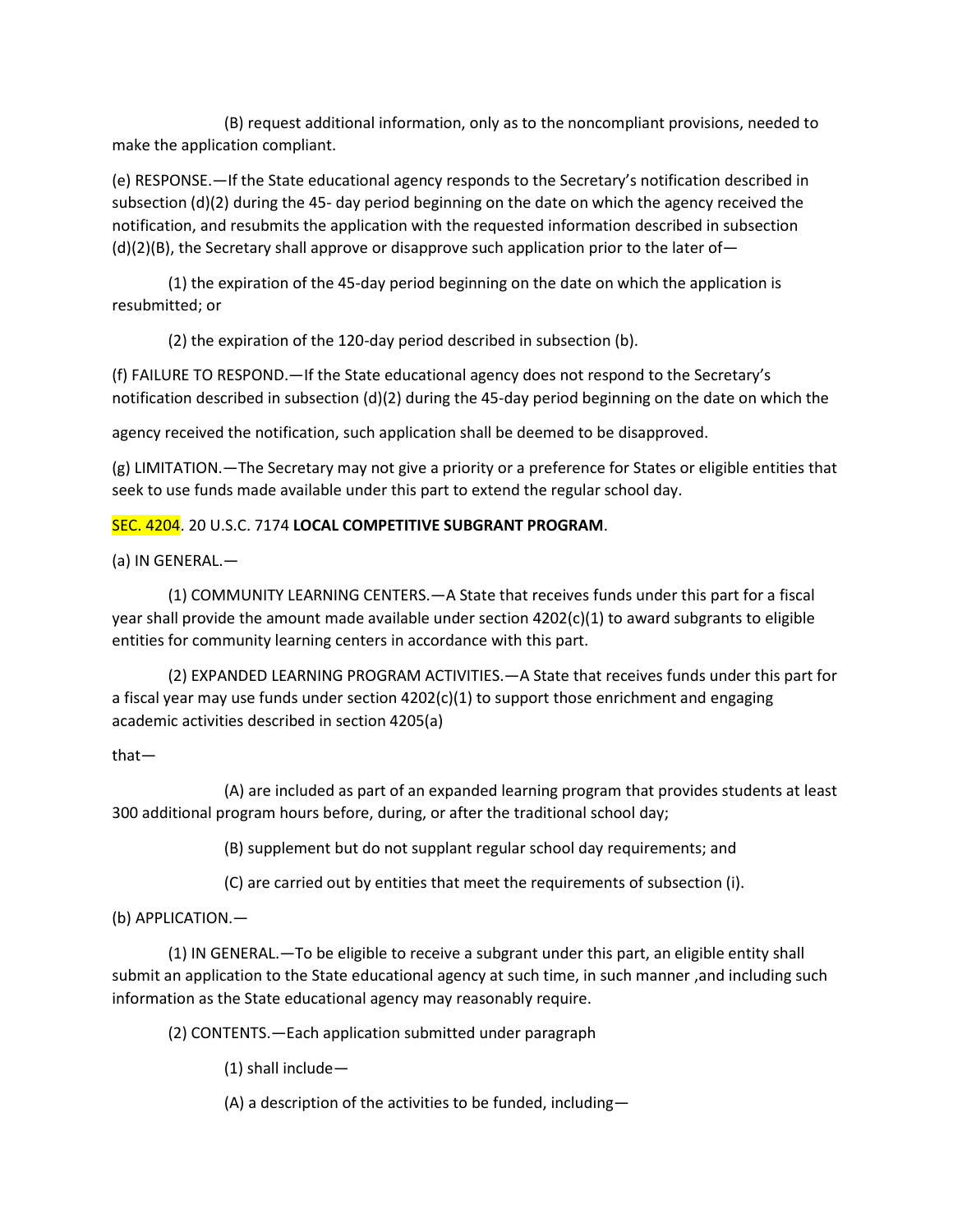### (i) an assurance that the program will take place

in a safe and easily accessible facility;

(ii) a description of how students participating in the program carried out by the community learning center will travel safely to and from the center and home, if applicable; and

(iii) a description of how the eligible entity will disseminate information about the community learning center (including its location) to the community in a manner that is understandable and accessible;

(B) a description of how such activities are expected to improve student academic achievement as well as overall student success;

(C) a demonstration of how the proposed program will coordinate Federal, State, and local programs and make the most effective use of public resources;

(D) an assurance that the proposed program was developed and will be carried out—

(i) in active collaboration with the schools that participating students attend (including through the sharing of relevant data among the schools), all participants of the eligible entity, and any partnership entities described in subparagraph (H), in compliance with applicable laws relating to privacy and confidentiality; and

(ii) in alignment with the challenging State academic standards and any local academic standards;

(E) a description of how the activities will meet the measures of effectiveness described in section 4205(b);

(F) an assurance that the program will target students who primarily attend schools eligible for schoolwide programs under section 1114 and the families of such students;

(G) an assurance that subgrant funds under this part will be used to increase the level of State, local, and other non-Federal funds that would, in the absence of funds under this part, be made available for programs and activities authorized under this part, and in no case supplant Federal, State, local, or non-Federal funds;

(H) a description of the partnership between a local educational agency, a community-based organization, and another public entity or private entity, if appropriate;

(I) an evaluation of the community needs and available resources for the community learning center, and a description of how the program proposed to be carried out in the center will address those needs (including the needs of working families);

(J) a demonstration that the eligible entity will use best practices, including research or evidence-based practices, to provide educational and related activities that will complement and enhance academic performance, achievement, postsecondary and workforce preparation, and positive youth development of the students;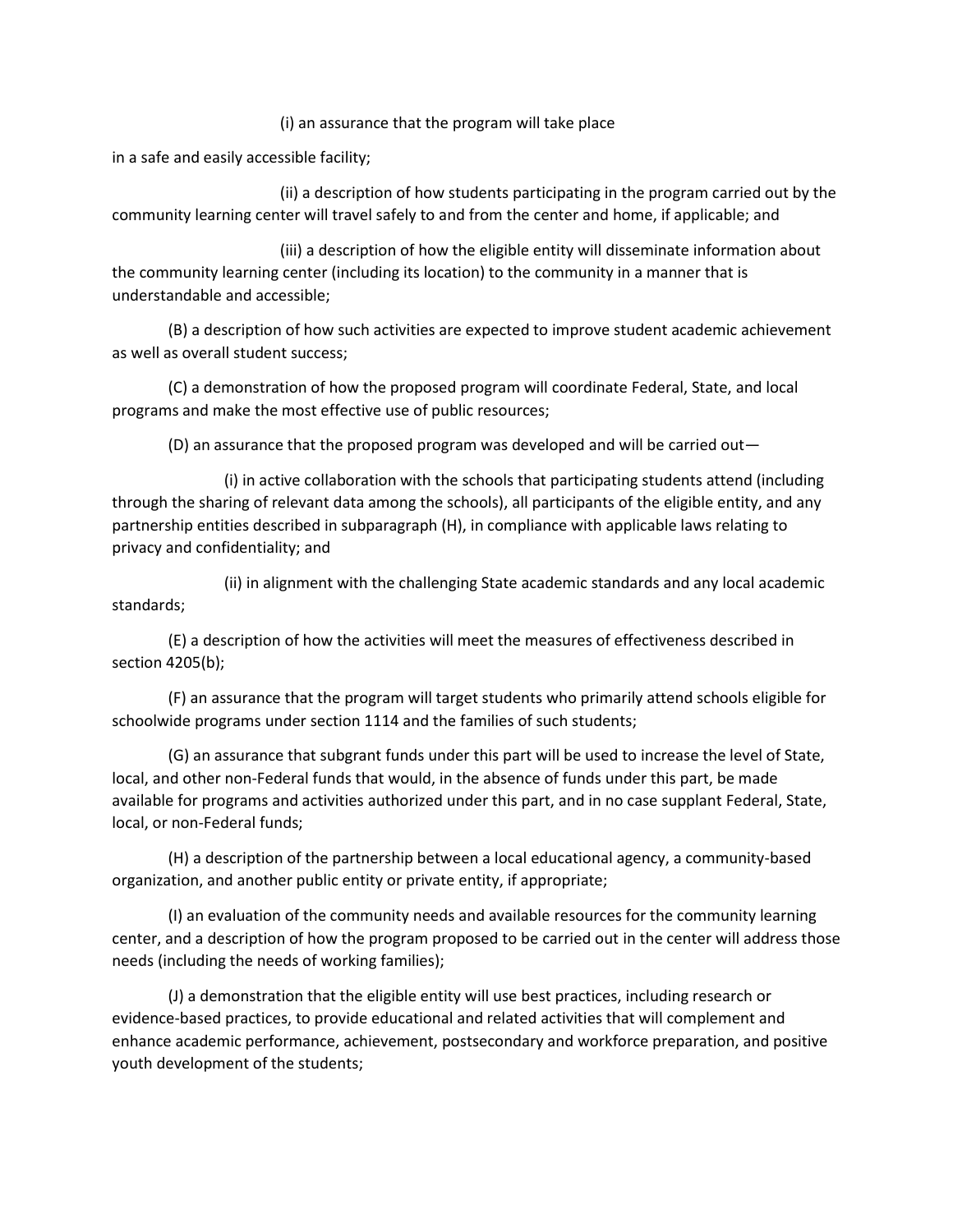(K) a description of a preliminary plan for how the community learning center will continue after funding under this part ends;

(L) an assurance that the community will be given notice of an intent to submit an application and that the application and any waiver request will be available for public review after submission of the application;

(M) if the eligible entity plans to use volunteers in activities carried out through the community learning center, a description of how the eligible entity will encourage and use appropriately qualified persons to serve as the volunteers; and

(N) such other information and assurances as the State educational agency may reasonably require.

(c) APPROVAL OF CERTAIN APPLICATIONS.—The State educational agency may approve an application under this part for a program to be located in a facility other than an elementary school or secondary school only if the program will be at least as available and accessible to the students to be served as if the program were located in an elementary school or secondary school.

(d) PERMISSIVE LOCAL MATCH.—

(1) IN GENERAL.—A State educational agency may require an eligible entity to match subgrant funds awarded under this part, except that such match may not exceed the amount of the funds.

(2) SLIDING SCALE.—The amount of a match under paragraph

(1) shall be established based on a sliding scale that takes into account—

(A) the relative poverty of the population to be targeted by the eligible entity; and

(B) the ability of the eligible entity to obtain such matching funds.

(3) IN-KIND CONTRIBUTIONS.—Each State educational agency that requires an eligible entity to match funds under this subsection shall permit the eligible entity to provide all or any portion of such match in the form of in-kind contributions.

(4) CONSIDERATION.—Notwithstanding this subsection, a State educational agency shall not consider an eligible entity's ability to match funds when determining which eligible entities will receive subgrants under this part.

(e) PEER REVIEW.—In reviewing local applications under this part, a State educational agency shall use a rigorous peer-review process or other methods to ensure the quality of funded projects.

(f) GEOGRAPHIC DIVERSITY.—To the extent practicable, a State educational agency shall distribute subgrant funds under this part equitably among geographic areas within the State, including urban and rural communities.

(g) DURATION OF AWARDS.—A subgrant awarded under this part shall be awarded for a period of not less than 3 years and not more than 5 years.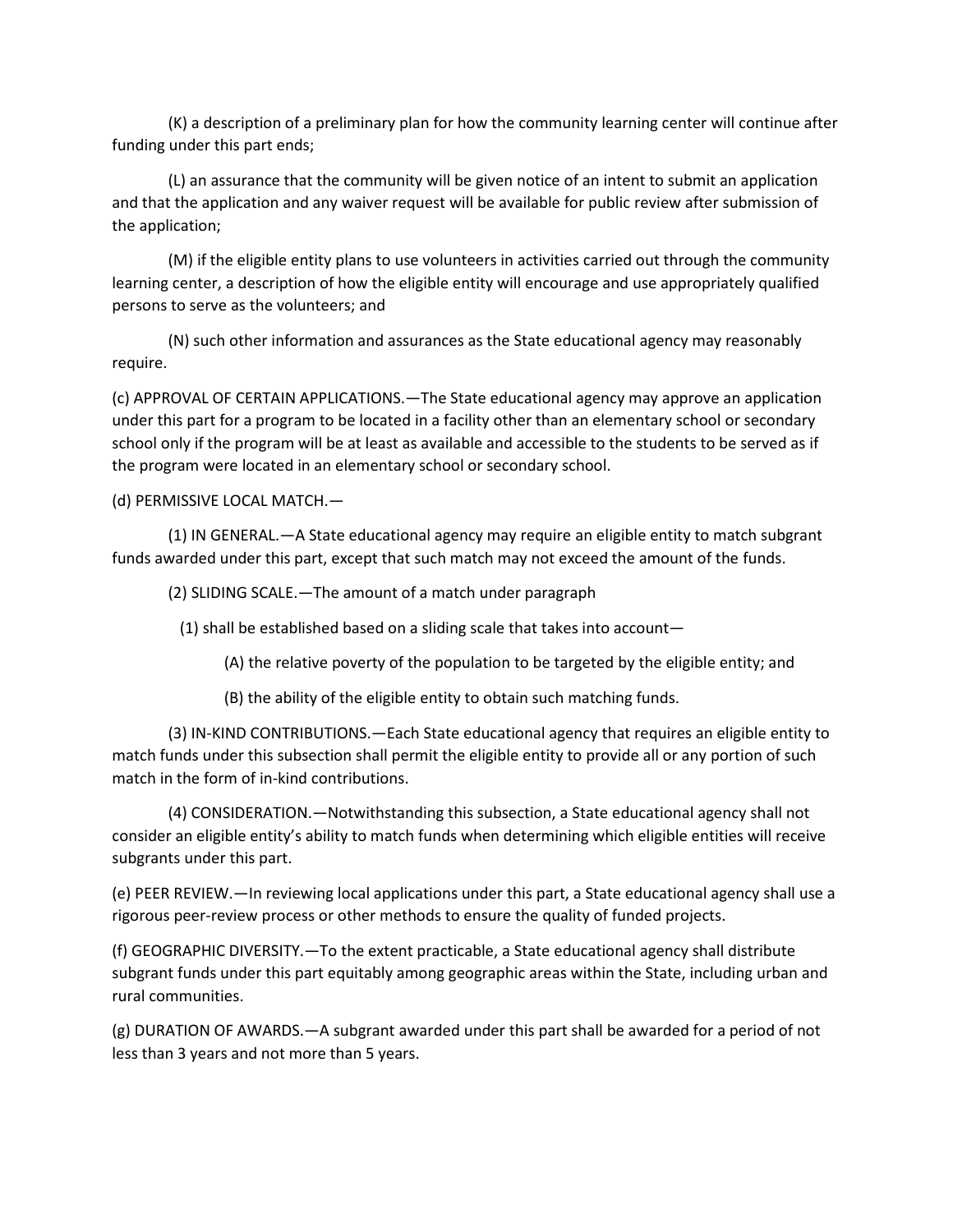(h) AMOUNT OF AWARDS.—A subgrant awarded under this part may not be made in an amount that is less than \$50,000.

(i) PRIORITY.—

 $(1)$  IN GENERAL.—In awarding subgrants under this part, a State educational agency shall give priority to applications—

(A) proposing to target services to—

(i) students who primarily attend schools that—

(I) are implementing comprehensive support and improvement activities or targeted support and improvement activities under section 1111(d) or other schools determined by the local educational agency to be in need of intervention and support to improve student academic achievement and other outcomes; and

(II) enroll students who may be at risk for academic failure, dropping out of school, involvement in criminal or delinquent activities, or who lack strong positive role models; and

(ii) the families of students described in clause (i);

(B) submitted jointly by eligible entities consisting of not less than 1—

(i) local educational agency receiving funds under part A of title I; and

(ii) another eligible entity; and

(C) demonstrating that the activities proposed in the application—

(i) are, as of the date of the submission of the application, not accessible to students who would be served; or

(ii) would expand accessibility to high-quality services that may be available in the community.

(2) SPECIAL RULE.—The State educational agency shall provide the same priority under paragraph (1) to an application submitted by a local educational agency if the local educational agency demonstrates that it is unable to partner with a community-based organization in reasonable geographic proximity and of sufficient quality to meet the requirements of this part.

(3) LIMITATION.—A State educational agency may not give a priority or a preference to eligible entities that seek to use funds made available under this part to extend the regular school day.

(j) RENEWABILITY OF AWARDS.—A State educational agency may renew a subgrant provided under this part to an eligible entity, based on the eligible entity's performance during the preceding subgrant period.

SEC. 4205. 20 U.S.C. 7175 **LOCAL ACTIVITIES**.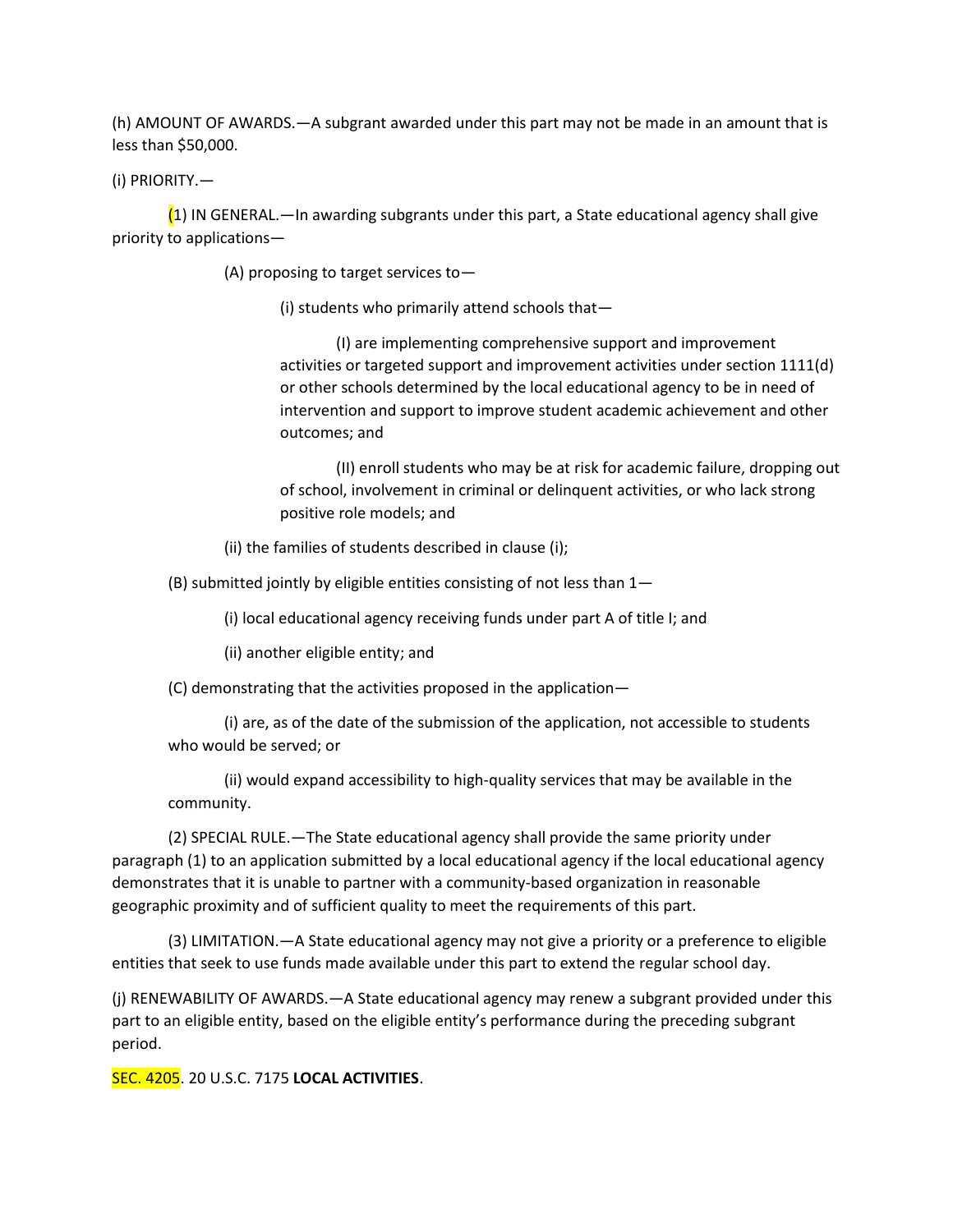(a) AUTHORIZED ACTIVITIES.—Each eligible entity that receives an award under section 4204 may use the award funds to carry out a broad array of activities that advance student academic achievement and support student success, including—

(1) academic enrichment learning programs, mentoring programs, remedial education activities, and tutoring services, that are aligned with—

(A) the challenging State academic standards and any local academic standards; and

(B) local curricula that are designed to improve student academic achievement;

(2) well-rounded education activities, including such activities that enable students to be eligible for credit recovery or attainment;

(3) literacy education programs, including financial literacy programs and environmental literacy programs;

(4) programs that support a healthy and active lifestyle, including nutritional education and regular, s structured physical activity programs;

(5) services for individuals with disabilities;

(6) programs that provide after-school activities for students who are English learners that emphasize language skills and academic achievement;

(7) cultural programs;

(8) telecommunications and technology education programs;

(9) expanded library service hours;

(10) parenting skills programs that promote parental involvement and family literacy;

(11) programs that provide assistance to students who have been truant, suspended, or expelled to allow the students to improve their academic achievement;

(12) drug and violence prevention programs and counseling programs;

(13) programs that build skills in science, technology, engineering, and mathematics (referred to in this paragraph as ''STEM''), including computer science, and that foster innovation in learning by supporting nontraditional STEM education teaching methods; and

(14) programs that partner with in-demand fields of the local workforce or build career competencies and career readiness and ensure that local workforce and career readiness skills are aligned with the Carl D. Perkins Career and Technical Education Act of 2006 (20 U.S.C. 2301 et seq.) and the Workforce Innovation and Opportunity Act (29 U.S.C. 3101 et seq.).

### (b) MEASURES OF EFFECTIVENESS

(1) IN GENERAL.—For a program or activity developed pursuant to this part to meet the measures of effectiveness, monitored by the State educational agency as described in section 4203(a)(14), such program or activity shall—